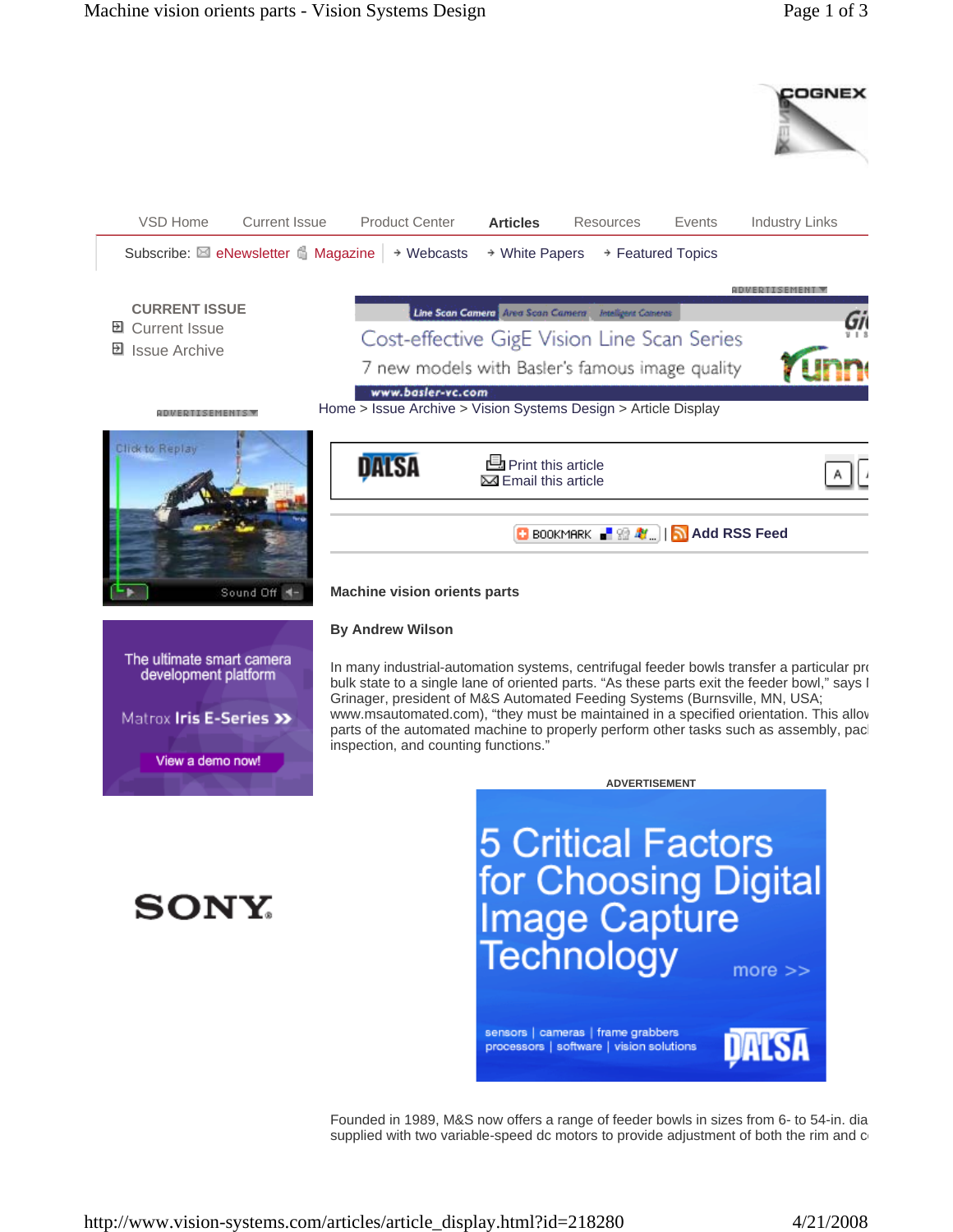

speeds. "With a hand-polished stainless-steel brush finish," says Grinager, "these feede have been specifically designed for easy removal and wash-down, making them especi the food and pharmaceutical industries."

Because the company designs and builds its centrifugal feeder bowls, they can easily b built for specific applications. "One of the challenges in designing these systems," says ensuring that the centrifugal force of the bowl feeder presents the correct orientation of the next stage of the automated assembly system." Although this can be done by building fixtures for each part, M&S recently demonstrated a bowl feeder based on a high-speec sensor that automatically detects the orientation of each part before it exits the system (



*M&S Automated Feeding Systems is a manufacturer of automated parts feeding equipm company's latest centrifugal bowl feeder, engineers have incorporated a low-cost image check a part's orientation before it exits the feeder bowl.* 

First shown at the recent Assembly Technology Expo (Chicago, IL, USA; August 2004), company's smart bowl feeder incorporates the latest PresencePLUS P4 GEO vision sen Banner Engineering (Minneapolis, MN, USA; www. bannerengineering.com). Based on CMOS imager, the sensor is supplied with geometric pattern-matching software, Presen GUI software for setting up inspections, digital I/O, Ethernet, and serial communications is inspected within a 2-in. field of view for a matching pattern.

"As each part travels to the rim of the feeder bowl," says Grinager, "a Banner D10 photo sensor triggers the PresencePLUS vision sensor. "Because the vision sensor offers a re teaching feature," says Jeffrey Schmitz, corporate business manager at Banner, "the se programmed to learn new or different parts without connecting to a PC or shutting down the configuration used in the M&S bowl feeder, the part is programmed off-line to inspe identification and orientation to reject incorrect parts before they are transferred to the n production stage."

After images are captured by the sensor, they are compared to a geometric pattern of a good part stored in the smart image sensor. A 150-mA/24-V output pass/fail trigger from interfaced to a relay supplied by PowerMation (St. Paul, MN, USA; www.powermation.c drives a pneumatic solenoid from SMC Corporation of America (Indianapolis, IN, USA; www.smcusa.com), which, in turn, controls a pneumatic blow-off valve. "Should the visio detect that a part is improperly oriented," says Grinager, "the relay is actuated, and the oriented part is blown back into the feeder bowl where it can be later be re-presented to sensor."

"In choosing the PresencePLUS P4 GEO," says Grinager, "we considered a number of as Banner's local product support, the performance and ease of use of the vision senso and the \$995 price." This year alone, M&S expects to ship between 30 and 100 centrifu feeders equipped with vision technology. Despite some developers' skepticism about C sensors, the low cost and functionality show that it is now practical to apply vision syste relatively low-cost machines such as bowl feeders and on manufacturing lines where it previously impractical. "Without the need for fixturing, overall costs are reduced, and ins throughputs are increased," says Schmitz.

Wed Dec 01 00:00:00 CST 2004